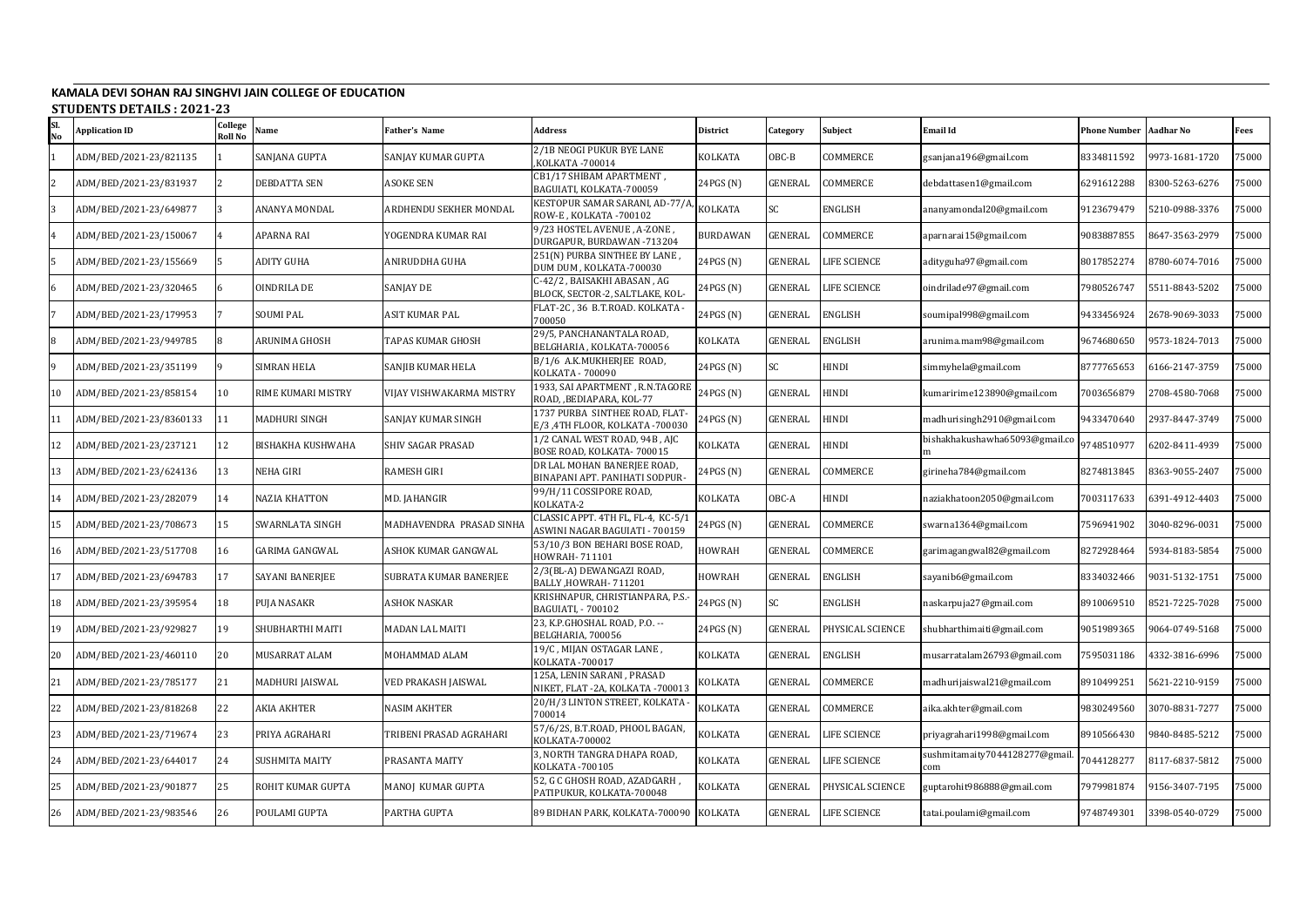|    |                        |    |                    |                              | 83E/1B/H/23 BELGACHIA ROAD,                                        |               |           |                    |                               |            |                |       |
|----|------------------------|----|--------------------|------------------------------|--------------------------------------------------------------------|---------------|-----------|--------------------|-------------------------------|------------|----------------|-------|
| 27 | ADM/BED/2021-23/355530 | 27 | AFREEN KHANAM      | <b>NASIM KHAN</b>            | KOLKATA-700037                                                     | KOLKATA       | GENERAL   | LIFE SCIENCE       | afreenkhanam10048@gmail.com   | 8420971339 | 8730-7088-0162 | 75000 |
| 28 | ADM/BED/2021-23/638059 | 28 | NOORIN KHANAM      | <b>NASIM KHAN</b>            | 83E/1B/H/23 BELGACHIA ROAD,<br>KOLKATA-700037                      | KOLKATA       | GENERAL   | <b>IFE SCIENCE</b> | noorinkhanam162@gmail.com     | 9007370790 | 9272-2673-5209 | 75000 |
| 29 | ADM/BED/2021-23/785239 | 29 | UDITA DAS          | UTPAL KUMAR DAS              | KHARDAHA, KALYAN NAGAR, -<br>700112                                | 24PGS (N)     | GENERAL   | ENGLISH            | uditadas724@gmail.com         | 8017592843 | 8961-9267-5460 | 75000 |
| 30 | ADM/BED/2021-23/950743 | 30 | PUJA KUMARI SHAW   | <b>CHANDRIKA PRASAD SHAW</b> | MUKUNDA DAS PALLY,<br>THAKURPUKUR , JAMES LONG                     | KOLKATA       | GENERAL   | COMMERCE           | puja.ns.shaw@gmail.com        | 8240353636 | 8857-4417-1045 | 75000 |
| 31 | ADM/BED/2021-23/714033 | 31 | RESHMI BISWAS      | <b>KAMAL BISWAS</b>          | 14/A UMESH DUTTA LANE, BEADON<br>STREET, KOLKATA-700006            | KOLKATA       | <b>SC</b> | COMMERCE           | reshmibiswasbasak@gmail.com   | 9051469213 | 5795-3621-0539 | 75000 |
| 32 | ADM/BED/2021-23/398589 | 32 | PRIYA KUMARI SHAW  | <b>BHARAT LAL SHAW</b>       | 4/3 TARA CHAND POLLEY LANE,<br>HOWRAH-711101                       | HOWRAH        | GENERAL   | HINDI              | shawpriya511@gmail.com        | 8910129507 | 8745-0184-9513 | 75000 |
| 33 | ADM/BED/2021-23/855371 | 33 | RANJANA SHARMA     | RAJ KISHOR SHARMA            | 35, RAI MATHUR NATH CHOUDHAR<br>STREET, BARANAGAR ,KUTIGHAT-       | 24PGS (N)     | GENERAL   | HINDI              | ritysharma92@gmail.com        | 8961047893 | 5621-8580-5244 | 75000 |
| 34 | ADM/BED/2021-23/910828 | 34 | AMAR KR ROY        | SUNIL KR ROY                 | 21/H/95 RAJA MANINDRA ROAD,<br>BELGACHIA, PS-CHITPUR, KOL-         | KOLKATA       | GENERAL   | PHYSICAL SCIENCE   | amarroy32@gmail.com           | 8481939499 | 2919-2998-3486 | 75000 |
| 35 | ADM/BED/2021-23/135895 | 35 | VIKASH GIRI        | <b>SHANKAR GIRI</b>          | 27/1 B.T.ROAD. KOLKATA-700002                                      | KOLKATA       | GENERAL   | HISTORY            | vikashgiri947@gmail.com       | 8013579538 | 9566-7131-7631 | 75000 |
| 36 | ADM/BED/2021-23/472078 | 36 | HARSANA SHAW       | SATYA PRAKASH SHAW           | 17B/1A, NIMTALA GHAT STREET,<br>KOLKATA-700006                     | KOLKATA       | GENERAL   | <b>ENGLISH</b>     | harshanashaw99@gmail.com      | 7278394708 | 4816-2297-6960 | 75000 |
| 37 | ADM/BED/2021-23/311850 | 37 | SAHANA TH          | T K HARISH                   | KAIKHALI BIMAN NAGAR,<br>BIRESHWARA NILAYA, OPP-KALSI              | KOLKATA       | GENERAL   | GEOGRAPHY          | sahanaharish7895123@gmail.com | 3420704559 | 7026-5421-7427 | 75000 |
| 38 | ADM/BED/2021-23/561333 | 38 | MAITHILEE JHA      | <b>VINEET KUMAR JHA</b>      | 19/2C BAIKUNTHA GHOSH ROAD,<br>KOLKATA-700042                      | KOLKATA       | GENERAL   | HINDI              | maithileejha@gmail.com        | 7059191260 | 2890-3749-2816 | 75000 |
| 39 | ADM/BED/2021-23/667902 | 39 | ANUSHKA BHOWMICK   | <b>SUBRATA BHOWMICK</b>      | SINTHI MORE, KOLKATA - 700050                                      | KOLKATA       | GENERAL   | ENGLISH            | anushkab75@gmail.com          | 7908753249 | 8192-4033-6143 | 75000 |
| 40 | ADM/BED/2021-23/851787 | 40 | MEGHA DEY          | <b>SUBRATA DEY</b>           | 19 SARAT CHATTERJEE ROAD, NEW<br>BARRACKPUR - 700131               | 24PGS (N)     | GENERAL   | HINDI              | meghadey306@gmail.com         | 8697012052 | 3385-0468-8298 | 75000 |
| 41 | ADM/BED/2021-23/464587 | 41 | RAHUL CHUGH        | <b>RAJIV CHUGH</b>           | 1/1 T.D. BANERJEE ROAD. JEEVAN<br>DEEP APT. FL-36, BELGHARIA, KOL- | 24PGS (N)     | GENERAL   | PHYSICAL SCIENCE   | goldichugh@gmail.com          | 7059365201 | 9449-8992-2771 | 75000 |
| 42 | ADM/BED/2021-23/176872 | 42 | ZINAT KHAN         | MD. FARAQUE KHAN             | 10, HATIM MUNSHI LANE, KOLKATA<br>700035                           | 24PGS (N)     | GENERAL   | COMMERCE           | zinatkhan3027@gmail.com       | 7044660986 | 8324-3432-7666 | 75000 |
| 43 | ADM/BED/2021-23/600283 | 43 | SHIPRA SINGH       | ANIL KUMAR SINGH             | 13, RAJENDRA MULLICK STREET,<br>KOLKATA-700007                     | KOLKATA       | GENERAL   | COMMERCE           | singhshipra177@gmail.com      | 7998365532 | 6824-0565-9618 | 75000 |
| 44 | ADM/BED/2021-23/122893 | 44 | SHERMY GHOSH       | <b>KALYAN GHOSH</b>          | 39, BAGUIATI FIRST LANE,<br>DEEPANJALI ATARTMENT -700028           | 24PGS (N)     | GENERAL   | LIFE SCIENCE       | shermy.ghosh@gmail.com        | 8777815310 | 9145-2451-0179 | 75000 |
| 45 | ADM/BED/2021-23/612107 | 45 | HARSHIT CHOKHANI   | SHANKER LAL CHOKHANI         | 134, SALKIA SCHOOL ROAD, SUKHI<br>SANSAR APT, BL-E, FL-119, 1ST    | HOWRAH        | GENERAL   | COMMERCE           | harshit97chokhani@gmail.com   | 8583027357 | 3716-7101-0896 | 75000 |
| 46 | ADM/BED/2021-23/878838 | 46 | AAMREEN SULTANA    | MD. WAKIL AKHTAR             | 22H/5 LINTON STEET . KOLKATA -<br>700014                           | KOLKATA       | GENERAL   | ENGLISH            | aamreensultana123@gmail.com   | 9007497800 | 4195-2433-5050 | 75000 |
| 47 | ADM/BED/2021-23/942127 | 47 | SWAGATA BASU       | TRIPTI RANJAN BASU           | 95 A, STATION ROAD (HARISAVA)<br>700118                            | 24PGS (N)     | GENERAL   | ENGLISH            | suagatabasu@gmail.com         | 8274970151 | 4992-8545-9352 | 75000 |
| 48 | ADM/BED/2021-23/552612 | 48 | ANJALI KUMARI GOND | <b>BASHIST GOND</b>          | 70/8 SEVEN TANKS ESTATE, 4 DUM<br>DUM ROAD , COSSIPORE , KOL-2     | KOLKATA       | GENERAL   | ENGLISH            | gondanjali130@gmail.com       | 6291029289 | 4494-4782-5643 | 75000 |
| 49 | ADM/BED/2021-23/997963 | 49 | SHANIA ALI         | AFSAR ALI                    | 50/H/5 BRIGHT STREET, KOLKATA<br>700017                            | KOLKATA       | GENERAL   | ENGLISH            | shaniaali532@gmail.com        | 7003442967 | 3089-5036-1231 | 75000 |
| 50 | ADM/BED/2021-23/605635 | 50 | PUJA KUMARI        | <b>LALIT PRASAD</b>          | 506 G T ROAD, HOWRAH SOUTH-<br>711101                              | <b>HOWRAH</b> | SC        | HINDI              | puja26456@gmail.com           | 8100218448 | 8553-2529-0498 | 75000 |
| 51 | ADM/BED/2021-23/829984 | 51 | SWAGATA MANDAL     | SUBRATA MANDAL               | 100, R.B.AVENUE, HARITAKITAL,<br>STATION ROAD , HOOGHLY-712124     | HOOGHLY       | GENERAL   | <b>ENGLISH</b>     | swagatamandal20p@gmail.com    | 8961045914 | 7088-6041-1649 | 75000 |
| 52 | ADM/BED/2021-23/200092 | 52 | HEMA PRASAD        | <b>GARENDRA PRASAD</b>       | 58/3A KAHSI NATH DUTTA ROAD,<br>KOLKATA-36                         | KOLKATA       | GENERAL   | MATHEMATICS        | hemaprasad2506@gmail.com      | 8240870932 | 3817-4956-6619 | 75000 |
| 53 | ADM/BED/2021-23/455598 | 53 | NAHID IMAM         | <b>IMAMUDDIN ALAM</b>        | 96/H/7 COSSIPORE ROAD KOLKAT/<br>700002                            | KOLKATA       | GENERAL   | ENGLISH            | nahidimam957@gmail.com        | 9117160706 | 7425-2195-4796 | 75000 |
| 54 | ADM/BED/2021-23/649039 |    | KRITI BANERJEE     | KRISHNENDU BANERJEE          | 141/1 BELEGHATA MAIN ROAD.<br>KOLKATA-10                           | KOLKATA       | GENERAL   | <b>ENGLISH</b>     | kriti22banerjee@gmail.com     | 9836992764 | 6100-5283-4372 | 75000 |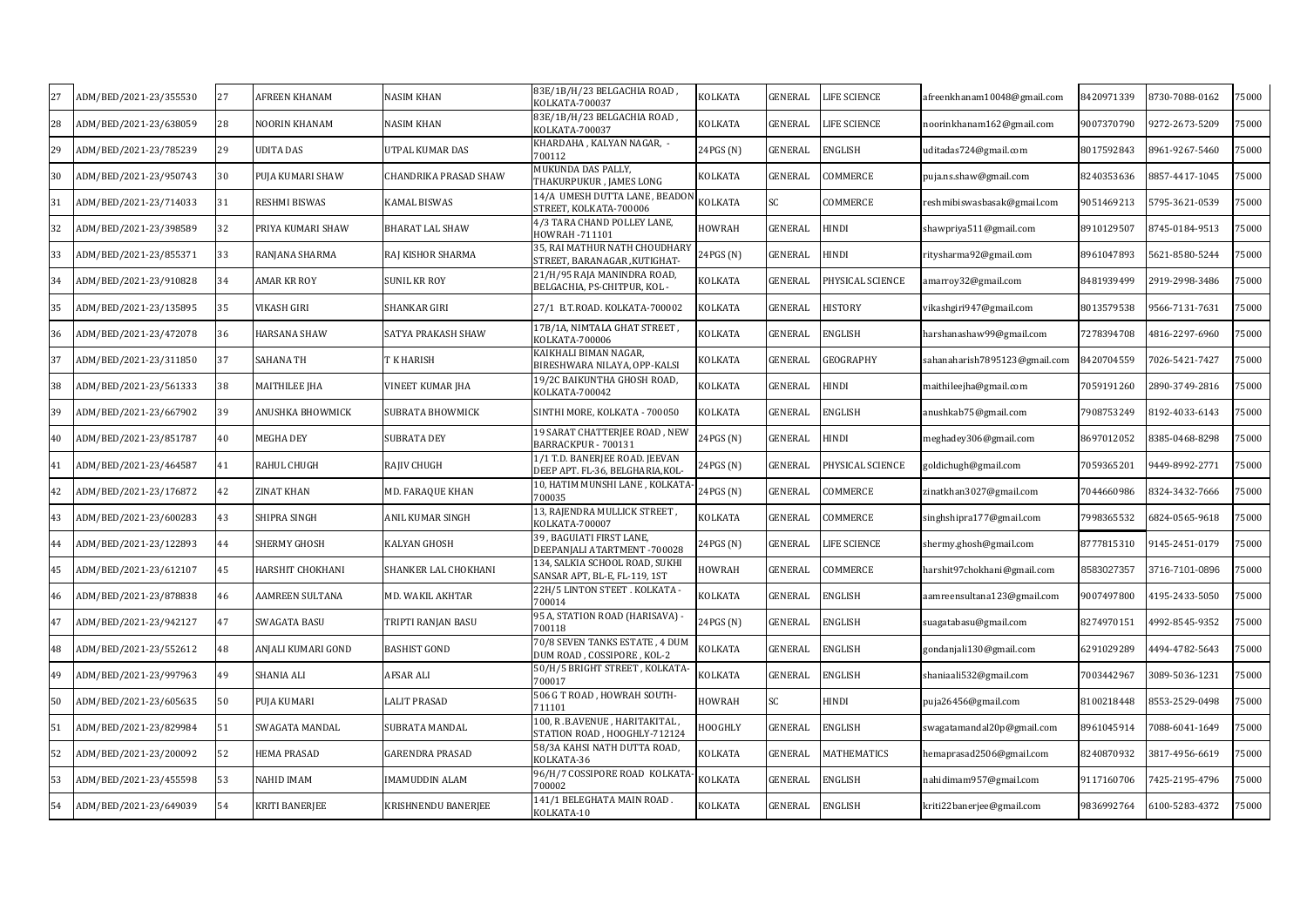| 55 | ADM/BED/2021-23/970535 | 55 | NISHA ROY                  | MAHENDRA NARAYAN ROY                 | 26/3 MATRI MANDIR LANE ,<br>KOLKATA-700035                   | 24PGS (N)      | GENERAL | ENGLISH                 | nisha_roy_1997@hotmail.com       | 7595906093 | 7622-4359-9076 | 75000 |
|----|------------------------|----|----------------------------|--------------------------------------|--------------------------------------------------------------|----------------|---------|-------------------------|----------------------------------|------------|----------------|-------|
| 56 | ADM/BED/2021-23/975558 | 56 | ANUSHREE KOLE              | NABA KOLE                            | 1B/1 GOVINDA MONDOL ROAD,<br>KOLKATA-700002                  | KOLKATA        | GENERAL | ENGLISH                 | anushreekole@gmail.com           | 9073322699 | 6700-6688-0222 | 75000 |
| 57 | ADM/BED/2021-23/176892 | 57 | <b>ATREYEE SAHA</b>        | PRABIR SAHA                          | 260 NILACHAL BIRATI. KOL-700134                              | 24PGS (N)      | GENERAL | <b>ENGLISH</b>          | atreyee04@gmail.com              | 9903657888 | 8146-5724-3412 | 75000 |
| 58 | ADM/BED/2021-23/334576 | 58 | SANA KHAN                  | SHAHANAWAZ KHAN                      | 51/A B T ROAD , SINTHEE KOLKATA<br>700050                    | KOLKATA        | GENERAL | COMMERCE                | sanakhan89447.sk@gmail.com       | 6290505775 | 6556-5228-5078 | 75000 |
| 59 | ADM/BED/2021-23/894280 | 59 | <b>NEHA SHAW</b>           | SHANKAR SHAW                         | 2/2 UMA DAS LANE KOLKATA -12                                 | KOLKATA        | OBC-B   | HINDI                   | nehashaw097@gmail.com            | 7003608639 | 4813-6672-5292 | 75000 |
| 60 | ADM/BED/2021-23/498145 | 60 | JYOTI AGRAHARI             | MUKESH KUMAR AGRAHARI                | 91/21 Q ROAD, MANSHATALLA,<br>HOWRAH - 711105                | <b>HOWRAH</b>  | GENERAL | <b>HINDI</b>            | jyotiagrahari894@gmail.com       | 6291063710 | 3127-8658-0101 | 75000 |
| 61 | ADM/BED/2021-23/295912 | 61 | SAPNA SAHANI               | DUNIYA SAHANI                        | 39/1 SHIV NARAYAN DAS LANE,<br>KOLKATA -6                    | KOLKATA        | SC      | COMMERCE                | sapnasahani2000@gmail.com        | 3697817182 | 8314-4452-1175 | 75000 |
| 62 | ADM/BED/2021-23/620232 | 62 | <b>INDU TIWARI</b>         | LOK NATH TIWARI                      | <b>CENTRE SINTHEE. KOLKATA-50</b>                            | KOLKATA        | GENERAL | <b>JIFE SCIENCE</b>     | indutiwarim@gmail.com            | 9123066693 | 5357-2834-3289 | 75000 |
| 63 | ADM/BED/2021-23/265813 | 63 | <b>RANJU SHAW</b>          | <b>GOUTAM SHAW</b>                   | 3 BANE MADHAB MUKHERJEE LANE<br>IOWRAH -711101               | <b>HOWRAH</b>  | OBC-B   | COMMERCE                | ranju.shaw2908@gmail.com         | 6289059578 | 9255-0503-5599 | 75000 |
| 64 | ADM/BED/2021-23/717399 | 64 | SRIMOYEE BISWAS            | SIBNATH BISWAS                       | 6 RATAN BABU ROAD , KOL-2                                    | KOLKATA        | GENERAL | <b>IFE SCIENCE</b>      | srimoyeebiswas09@gmail.com       | 7980921957 | 5694-0782-1522 | 75000 |
| 65 | ADM/BED/2021-23/266608 | 65 | SHAHIN PARWEEN             | MD. MAQBOOL                          | 47, CHINGRITALAB, PO -KAMARHATI<br>-700058                   | 24PGS (N)      | GENERAL | <b>COMMERCE</b>         | parweenshahin935@gmail.com       | 3622943124 | 2114-3209-7636 | 75000 |
| 66 | ADM/BED/2021-23/976542 | 66 | AISHWARYA MISHRA           | SANJAY MISHRA                        | 24/6 KALI KUNDU LANE , HOWRAH<br>711101                      | <b>HOWRAH</b>  | GENERAL | COMMERCE                | aishwaryamishra0805@gmail.com    | 8910050524 | 3308-8440-8679 | 75000 |
| 67 | ADM/BED/2021-23/223859 | 67 | NEHA KUMARI                | RANJAN PRASAD SHAW                   | 11/4C CHRISTOPER ROAD,<br>KOLKATA -46                        | KOLKATA        | SC      | <b>ENGLISH</b>          | nhkumari914@gmail.com            | 3697829268 | 5330-9481-5556 | 75000 |
| 68 | ADM/BED/2021-23/138873 | 68 | SANCHAEETA GUHA            | UJJAL KUMAR GUHA                     | 96/1 RAM PRASAD NAGAR , M.G.ROAI 24PGS (N)                   |                | GENERAL | <b>PHYSICAL SCIENCE</b> | sanchaeeta97@gmail.com           | 6289596435 | 5651-6216-0574 | '5000 |
| 69 | ADM/BED/2021-23/466986 | 69 | <b>JYOTI BARANWAL</b>      | <b>SUNIL BARANWAL</b>                | 2/1/1A MUNSHI BAZAR ROAD - KOL<br>15                         | <b>KOLKATA</b> | GENERAL | COMMERCE                | yotibaranwaldu@gmail.com         | 7985203734 | 6833-4038-3777 | 75000 |
| 70 | ADM/BED/2021-23/996238 | 70 | SOURINA CHAKRABORTY        | UJJWAL CHAKRABORTY                   | CHANDPUR PALLY BAGAN , PO<br>RAJBARI COLONY, KOL-81          | 24PGS (N)      | GENERAL | <b>JFE SCIENCE</b>      | .sourina@gmail.com               | 7439247417 | 5468-3653-6852 | 75000 |
| 71 | ADM/BED/2021-23/171427 | 71 | <b>NANDINI DUBEY</b>       | HARENDRA KUMAR DUBEY                 | 48/2 ROSE MERRY LANE , HOWRAH<br>711101                      | <b>HOWRAH</b>  | GENERAL | <b>COMMERCE</b>         | nandinidubey128@gmail.com        | 9163058775 | 7774-3372-1781 | 75000 |
| 72 | ADM/BED/2021-23/249808 | 72 | SAHIBA DUBEY               | YOGENDRA KUMAR DUBEY                 | 40 ABHAY GUHA ROAD, HOWRAH -<br>711204                       | HOWRAH         | GENERAL | COMMERCE                | sahibadubey1095@gmail.com        | 9748818926 | 8626-0240-1726 | 75000 |
| 73 | ADM/BED/2021-23/494008 | 73 | PRATYUSHA<br>BHATTACHARYYA | PARESH BHATTACHARYYA                 | 10 UMA KANTA SEN LANE , KOL-30                               | <b>KOLKATA</b> | GENERAL | LIFE SCIENCE            | pratyusha2604@gmail.com          | 7980892930 | 5988-3956-7876 | 75000 |
| 74 | ADM/BED/2021-23/689452 | 74 | PUSPA RAUTH                | RAMRAJ RAUTH                         | REGENT SAGAR C-104<br>RAGHUNATHPUR , VIP ROAD , KOL-         | KOLKATA        | SC.     | COMMERCE                | puspa16rauth@gmail.com           | 6290990387 | 9501-9649-6000 | 75000 |
| 75 | ADM/BED/2021-23/319693 | 75 | DIKSHA CHOUBEY             | <b>GOPAL CHOUBEY</b>                 | 4/1/B T N CHATTERIEE ST. KOL-90                              | 24PGS (N)      | GENERAL | COMMERCE                | choubeydiksha89@gmail.com        | 3240621466 | 3799-1339-8174 | 75000 |
| 76 | ADM/BED/2021-23/365567 | 76 | RIYA SHARMA                | SANJAY SHARMA                        | 5A BIPRA DAS DEY LANE,<br>HATKHOLA , KOL-5                   | <b>KOLKATA</b> | GENERAL | ENGLISH                 | sharmariya1726@gmail.com         | 3777349048 | 3904-7698-1620 | 75000 |
| 77 | ADM/BED/2021-23/770991 | 77 | <b>NEHA AFREEN</b>         | ABDUL WADUD                          | 20 TOPSIA ROAD, KOL-39                                       | <b>KOLKATA</b> | OBC-A   | COMMERCE                | nehaafreen27@gmail.com           | 7003020017 | 2254-8955-9472 | 75000 |
| 78 | ADM/BED/2021-23/456017 | 78 | RAHUL PANDIT               | HARIHAR PANDIT                       | RAM GOPAL GHOSH ROAD, JAIN<br>DENTAL COLLEGE, COSSIPORE KOL- | KOLKATA        | OBC-B   | ENGLISH                 | rahulmanikbad@gmail.com          | 9546521632 | 6832-2960-5402 | 75000 |
| 79 | ADM/BED/2021-23/746754 | 79 | PIYALI NATH                | MILAN KANTI NATH                     | 132A/1N RAJA RAJANDRA LAL<br>MITRA ROAD. BELEGHATA, KOL-85   | KOLKATA        | GENERAL | PHYSICAL SCIENCE        | nathpiyali2020@gmail.com         | 3100061505 | 7053-3339-4284 | 75000 |
| 80 | ADM/BED/2021-23/130172 | 80 | AMRITA AGRAHARI            | RAMESH AGRAHARI                      | 100 SRIKRISHNA NAGAR ROAD,<br>BELGHARIA, KOL -56             | KOLKATA        | GENERAL | COMMERCE                | amritaagrahari98@gmail.com       | 9123358440 | 8275-7874-4105 | 75000 |
| 81 | ADM/BED/2021-23/294160 | 81 | PUNIT SHAW                 | <b>IITEN SHAW</b>                    | 88 LALA BABU SRI ROAD, HOWRAH<br>711202                      | <b>HOWRAH</b>  | GENERAL | PHYSICAL SCIENCE        | theshawpunit@gmail.com           | 7003666460 | 9020-7982-2967 | 75000 |
| 82 | ADM/BED/2021-23/948514 | 82 | PALLABI BHATTACHARJEE      | RABINDRANATH<br><b>BHATTACHARJEE</b> | 30 BIKRAM GHAR ,JADAVPUR, KOL-<br>32                         | KOLKATA        | GENERAL | LIFE SCIENCE            | pallabibhattacharjee26@gmail.com | 8240661904 | 2016-4916-7848 | 75000 |